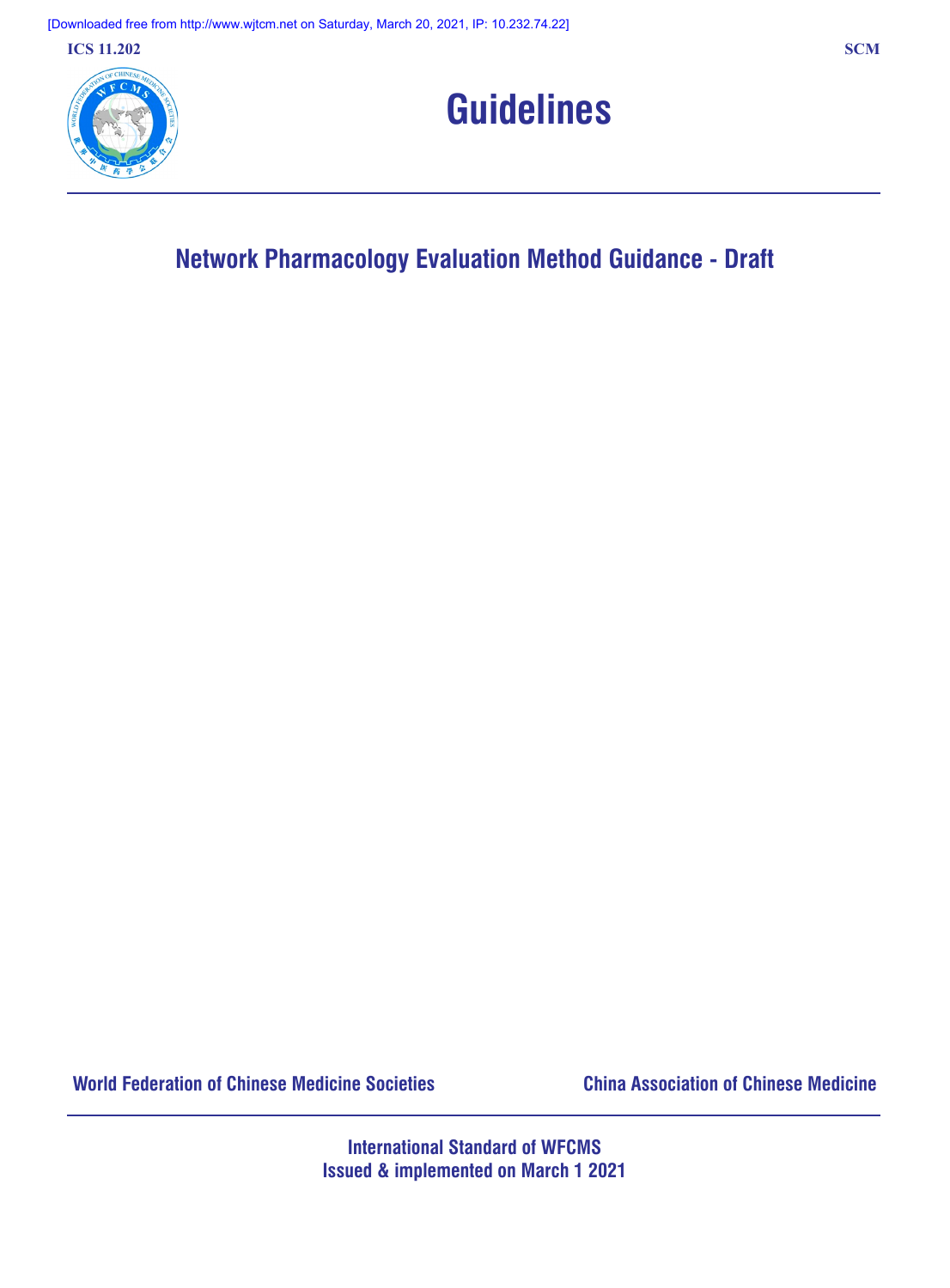# **Content**

| Foreword                                                                         | 18 |  |
|----------------------------------------------------------------------------------|----|--|
| Introduction                                                                     | 19 |  |
| 1 Scope                                                                          | 21 |  |
| 2 Normative references                                                           | 21 |  |
| 3 Terms and definitions                                                          | 21 |  |
| 4 Evaluation requirements                                                        | 22 |  |
| 5 Evaluation process                                                             | 24 |  |
| 6 Evaluation contents                                                            | 25 |  |
| Annex A (Informative) Evaluation elements and indicators of network pharmacology | 28 |  |
| 30<br>Annex B (Informative) Case of a research report on network pharmacology    |    |  |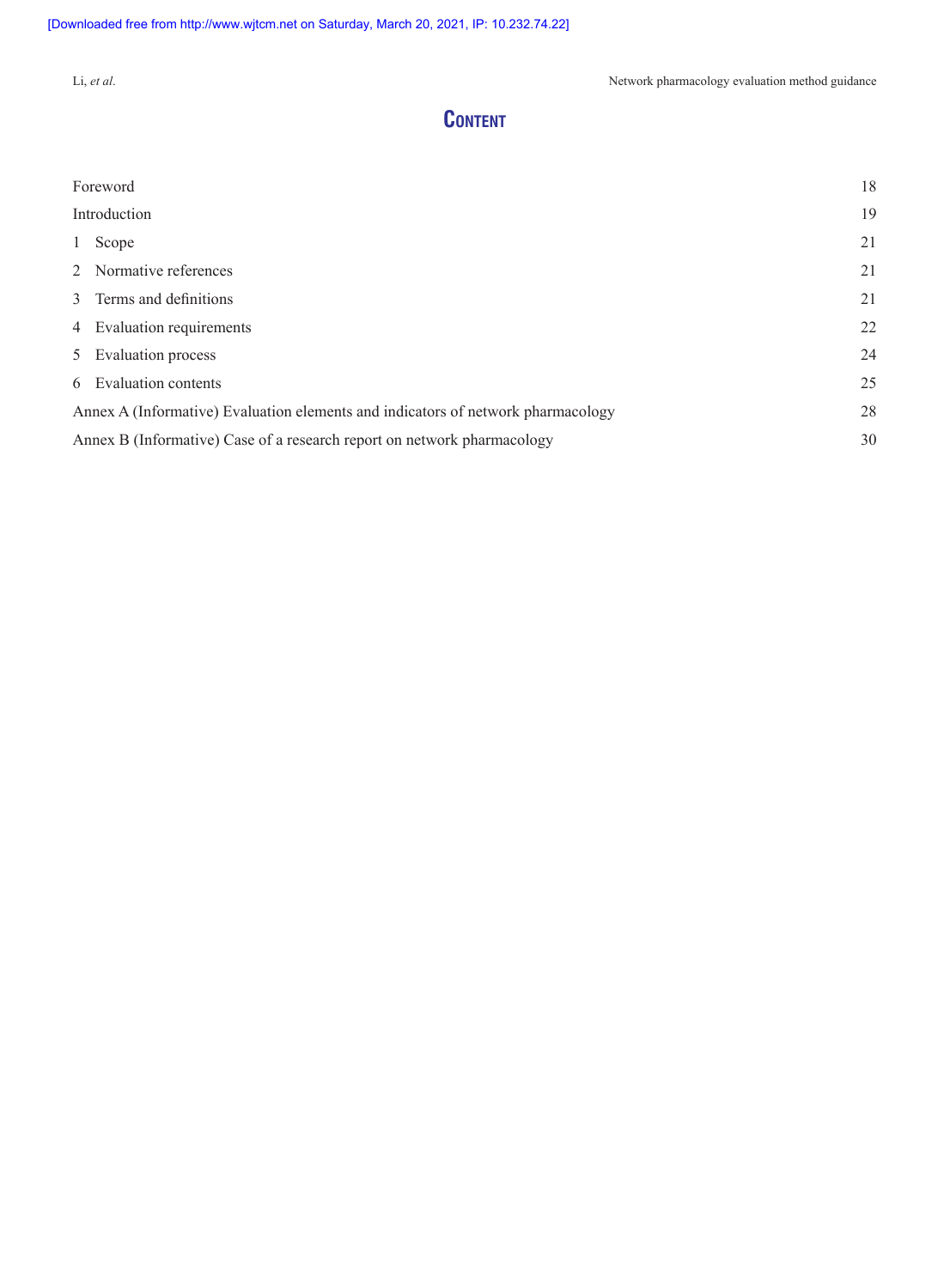# **Foreword**

Note: Some of the document contents may involve certain patents, the identification of which is not the responsibility of the institution that releases the document.

**Main drafting organizations:** Tsinghua University, Specialty Committee of Network Pharmacology of World Federation of Chinese Medicine Societies (WFCMS).

**Drafting organizations participated:** Institute of Chinese Medicine, Chinese Academy of Chinese Medical Sciences, The Fifth Medical Center of Chinese PLA General Hospital, Beijing University of Chinese Medicine, Shanghai University of Traditional Chinese Medicine, Anhui University of Chinese Medicine, Tianjin University of Traditional Chinese Medicine, Zhejiang Chinese Medical University, University of Macau, Shenyang Pharmaceutical University, Wenzhou Medical University, Zunyi Medical University, Lanzhou University, Beijing Jiaotong University, Tianjin International Joint Academy of Biomedicine, and Tsinghua-Fuzhou Data Technology Research Center.

**The main drafter:** Shao Li.

**Other drafter participated (listed in the alphabetic order of the surname):** Yi-Tao Chen, Qing-Yang Ding, Jian-Ye Dai, Xian-Chun Duan, Yuan-Jia Hu (from Macau, China), Xin-Xing Lai, Qing-Fei Liu, Ming Niu, Rong-Wu Xiang, Zheng Xiang, Hai-Yu Xu, Xin Wang, Hong-Jun Yang, Kuo Yang, Ming Yang, Hai-Yang Yu, Bo Zhang, Peng Zhang, Qian-Ru Zhang, Hui-Hui Zhao, and Jing Zhao.

This document was drafted in accordance with the *WFCMS RegulationsforInternational Organization Standard* and the *Working Regulation for Formulation and Publication of Standard* (SCM 0001‑2009), both issued by the WFCMS.

This document is issued by the WFCMS, and all copyrights are reserved to WFCMS.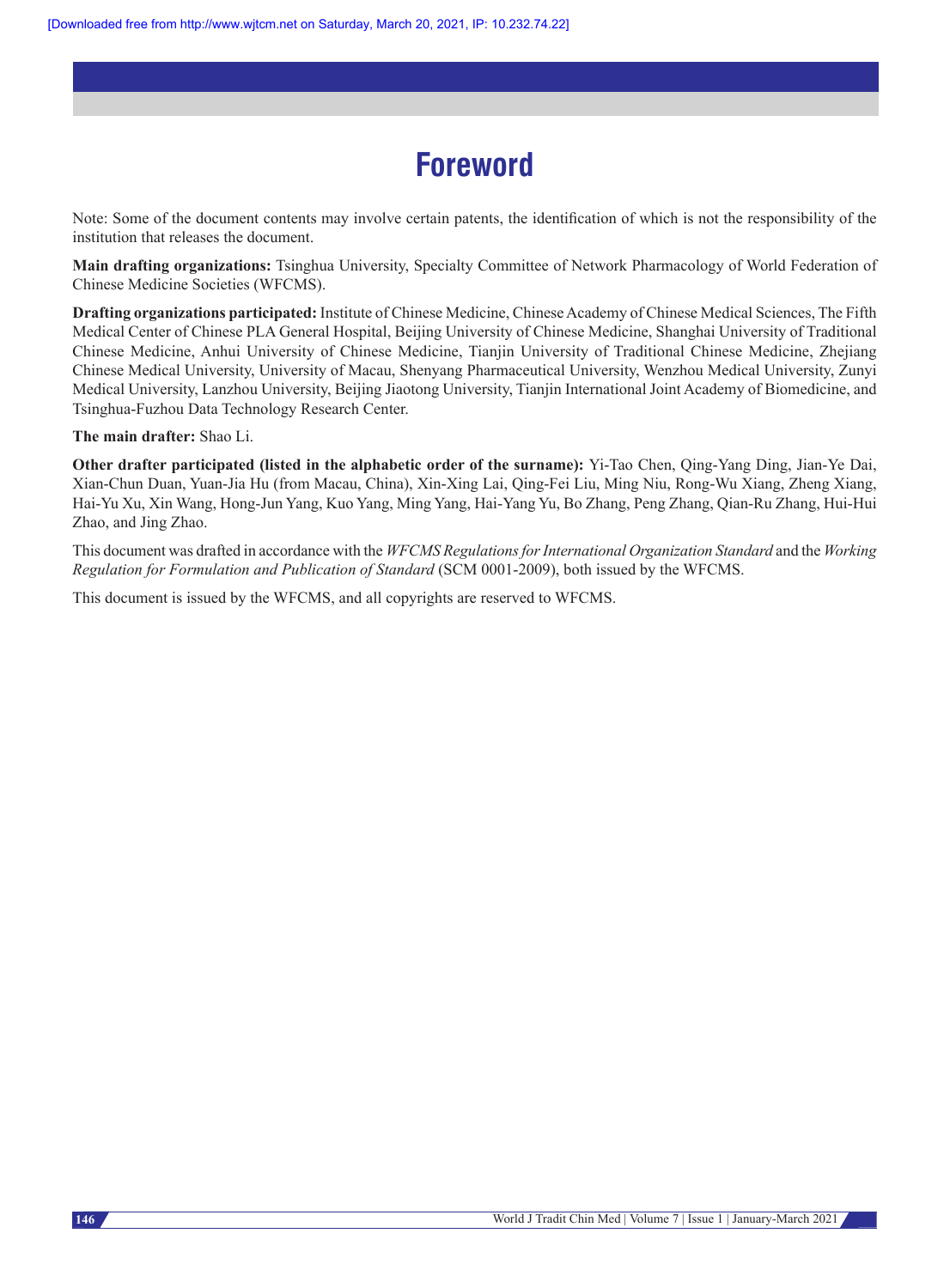### **INTRODUCTION**

Network pharmacology is an interdisciplinary discipline newly developed in the systematic research of drugs based on artificial intelligence and Big Data. It stresses the holistic system‑level and biological networks when analyzing the molecular association laws between drugs and treatment objects. Focusing on studying drugs, it provides new ideas, especially for Chinese medicine research, which is based on a complex system. It is also widely applied to explore the active compounds of drugs and Chinese medicine, explain the overall action mechanisms, and analyze the compatibility regularity of drug pairs and formulas. It has provided new scientific and technological support for the rational clinical use of drugs and drug development.

With an increasing influence and application in the Big Data era, network pharmacology now faces great development opportunities and challenges in terms of theoretical analyses, algorithm development, and applications. The issue of integrating massive clinical and experimental data and combining scientific verification to reveal the regulation mechanisms of network pharmacology to carry out its research more effectively has become the main concern of researchers. In addition, there are multiple problems in the current network pharmacology studies, such as uneven research quality, lack of data standardization, and insufficient scientific verification. Establishing a rigorous, scientific, and unified standard for evaluating network pharmacology studies is urgently required to ensure this emerging discipline's healthy development.

This guidance establishes the association mechanism between drugs and diseases in biomolecular networks based on the "network target," the main theory of network pharmacology, and forms a "network target‑system regulation"‑based research mode and method that provides a new way to understand and explain the interactions between drugs and biological systems.

By establishing the normative evaluation standard of network pharmacology, this document aims to make the "network target-system regulation"-based research mode, a new generation of drug research paradigm which is more rigorous and scientific and is widely recognized and promotes the standardized application of network pharmacology in drug analysis and experiment, and clinical pharmacological studies, thus promoting the rapid, healthy, and orderly development of the discipline.

Due to the diversity and complexity of network pharmacology research, and the limitation on the technical competence and research conditions of the current related studies, there are still many problems in its evaluation method and content that needs to be further resolved. Therefore, this document will be continuously revised following the development of network pharmacology research.

# **Guideline for Network Pharmacology Evaluation METHOD**

#### **1 Scope**

This document specifies the data collection and network analysis in the process of network pharmacology research, as well as experiment verification principles, procedures, and evaluation indicators.

This document applies to analyzing the effects of botanical, animal, chemical, and biological drugs and disease mechanisms for researchers or reviewers engaged in network pharmacology and related disciplines.

#### **2 Normative references**

The following referenced documents are indispensable for the application of this document. For dated references, only the edition cited applies. For undated references, the latest edition of the referenced document (including any amendments) applies.

- GB/T 36344 Information Technology Evaluation Indicators for Data Quality
- • GB/T 34945 Information Technology Data Provenance Descriptive Model
- GB/T 6379 Accuracy (Trueness and Precision) of Measurement Methods and Results
- AIOSS-01 Artificial Intelligence Assessment Specification for Deep Learning Algorithms
- GA/T 1587 Test Specifications for Automatic Speaker Recognition System.

#### **3 Terms and definitions**

For the purpose of this document, the following terms and definitions apply.

#### *3.1 Network pharmacology*

Network pharmacology integrates systems biology, bioinformatics, network science, and other disciplines and analyzes the molecular relationship between drugs and treatment objects to reveal the systematic pharmacological mechanism of drugs from an overall perspective of the system level and biological network, thereby guiding the drug development and clinical diagnosis and treatment. It is a new original discipline of systematic drug research in the era of artificial intelligence and Big Data.

#### *3.2 Network targets*

The "network target" is the key network points in the biomolecular network referring to the mechanism-based associations between drugs and diseases that quantitatively indicate the overall regulation mechanisms of drugs, including the key molecules, pathways, or modules.

#### *3.3 Material basis*

The chemical components and their related properties of drugs including the name, type, physical and chemical properties, and pharmacokinetic parameters of these chemical substances.

#### *3.4 Drug targets*

The biomolecules inside the body that can be affected by drugs including protein, RNA, and DNA.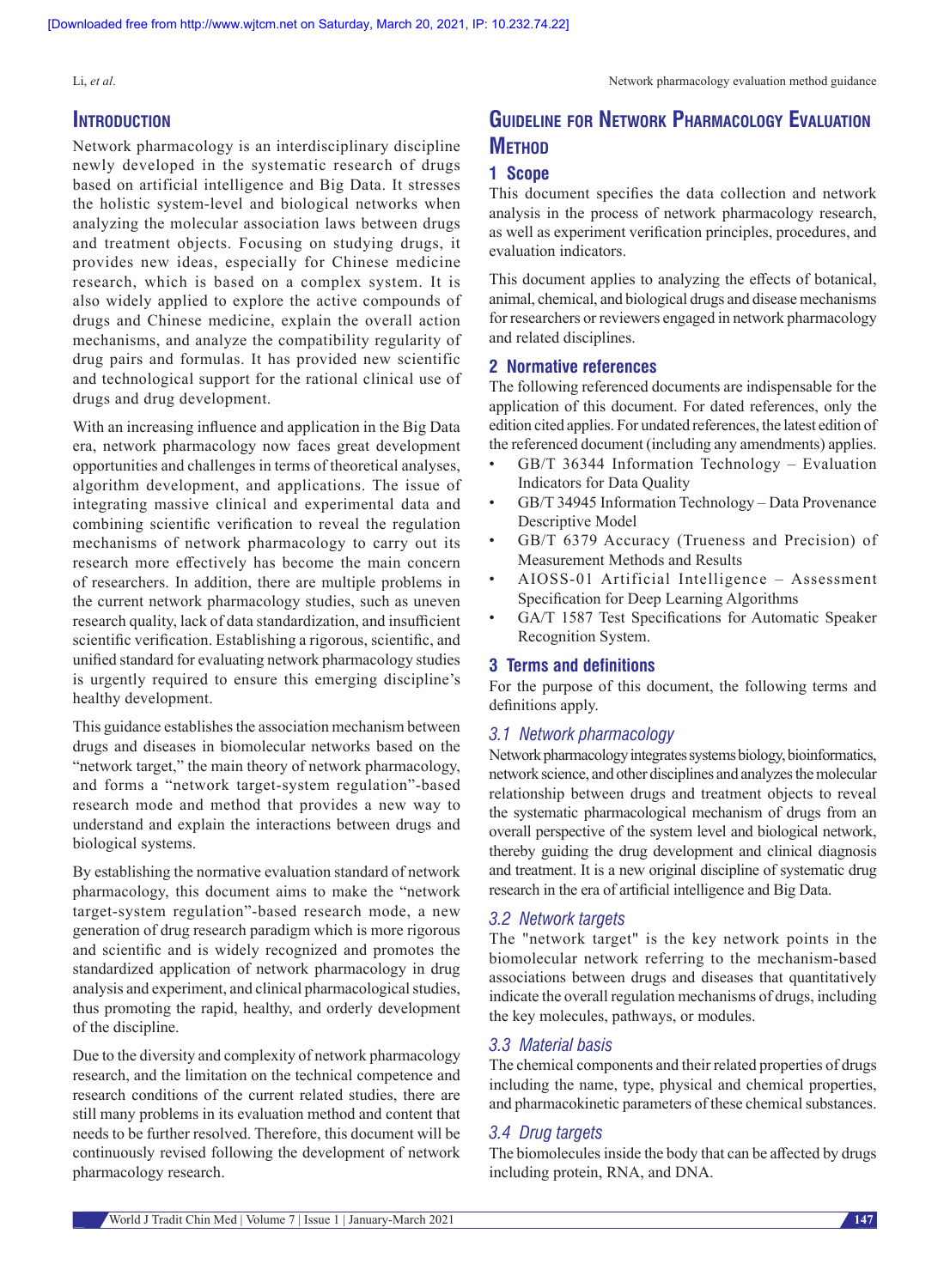#### *3.5 Network analysis*

The deep analysis and mining of the biomolecular networks related to diseases or drug interventions include basic network analyses(degree, betweenness, clustering coefficient, and other basic network parameters) and deep network analyses(network modules and dynamic analysis).

#### *3.6 Biological functional annotation*

This refers to the annotation and enrichment of biological functions such as the pathway and gene ontology in disease‑related biomolecular networks or those with drug interventions using bioinformatic methods.

#### *3.7 Biological functional prediction*

Based on the regularity results of network analyses, biological functions are predicted with bioinformatics and artificial intelligence*.*

#### *3.8 Accuracy*

This refers to the ratio between the amount of information correctly detected and the total number of related information in the retrieval system.

#### *3.9 Precision*

This refers to the ratio between the amount of information detected correctly by verification and the total amount of information detected.

(Source: GA/T 1587, 3.13. Some contents were modified.)

#### *3.10 Recall*

This refers to the ratio between the amount of information correctly detected and the total amount of relevant information in the retrieval system. It is a measure of the ability of an information retrieval system to detect relevant information.

(Source: GA/T 1587, 3.14. Some contents were modified.)

Note: The recall is also called sensitivity.

#### *3.11 Specificity*

This refers to the ability of an analysis system to correctly distinguish or detect the information when there are interfering substances.

#### *3.12 F‑Measure*

The weighted mean of precision and recall is used to evaluate the effectiveness of the analysis methods. In addition, the equation of F-measure needs to be modified, as follows:

 $F = (\alpha^2 + 1) \times \text{Precision} \times \text{Recall}/\alpha^2 \times \text{(Precision + Recall)}$ 

When  $\alpha = 1$ , it refers to the F1 value.

(Source: GA/T 1587, 3.15. Some contents are modified.)

#### *3.13 Reliability*

This refers to the consistency and stability degree of the results obtained through repeated analyses of the same object with the same method under certain conditions.

#### *3.14 Validity*

This refers to the degree of a corresponding analysis method or means that can accurately judge the analyzed objects.

#### *3.15 Coincidence rate*

This refers to the rate of consistent results obtained by repeated analyses of the same object with the same method under the same conditions.

#### **4 Evaluation requirements**

The network pharmacology evaluation is conducted from three aspects – reliability, standardization, and rationality. The specific requirements are listed as follows:

- a. Evaluation of reliability: This refers to whether the access to the main data and their correlation information, design of the software algorithm and analysis method, and selection and model building of the verification method are reliable and meet the analysis requirements. For selecting evaluation elements and indicators, please see Table A.1 in Annex A.
- b. Evaluation of standardization: This evaluates whether the processes such as data information extraction and conversion, software/algorithm development, network construction and analysis, and the experimental verification are standard, as well as whether the application of relevant techniques is accurate to ensure the accuracy and reproducibility of the analysis results. For the evaluation elements and indicators, please see Table A.2 in Annex A.
- c. Evaluation of rationality: This evaluates whether the data screening and filtering, network analysis index selection and threshold value determination, validation model, and test index selection are rational. For evaluation elements and indicators, please see Table A.3 in Annex A.

#### **5 Evaluation contents**

Note: The network pharmacology evaluation process includes general evaluation and scalability evaluation. The specific contents are illustrated in Table 1.

#### *5.1 General evaluation*

Network pharmacology research requires the evaluation of various analysis objects (disease and drugs) and analysis purposes (database development, algorithm development, mechanism research, diagnosis, and treatment discovery, drug development, *etc*.) to ensure the authenticity of the analysis results.

#### *5.2 Scalability evaluation*

This refers to certain evaluations conducted more deeply and objectively to evaluate different analysis objects and analysis purposes to improve the reliability of the network pharmacology analysis results.

#### **6 Technical contents of evaluations**

Note: The technical contents of network pharmacology evaluations can be divided into data collection, network analyses, and result verification, as illustrated in Table 2.

#### *6.1 Evaluation of reliability*

#### 6.1.1 Data collection

This mainly evaluates the reliability of the data sources and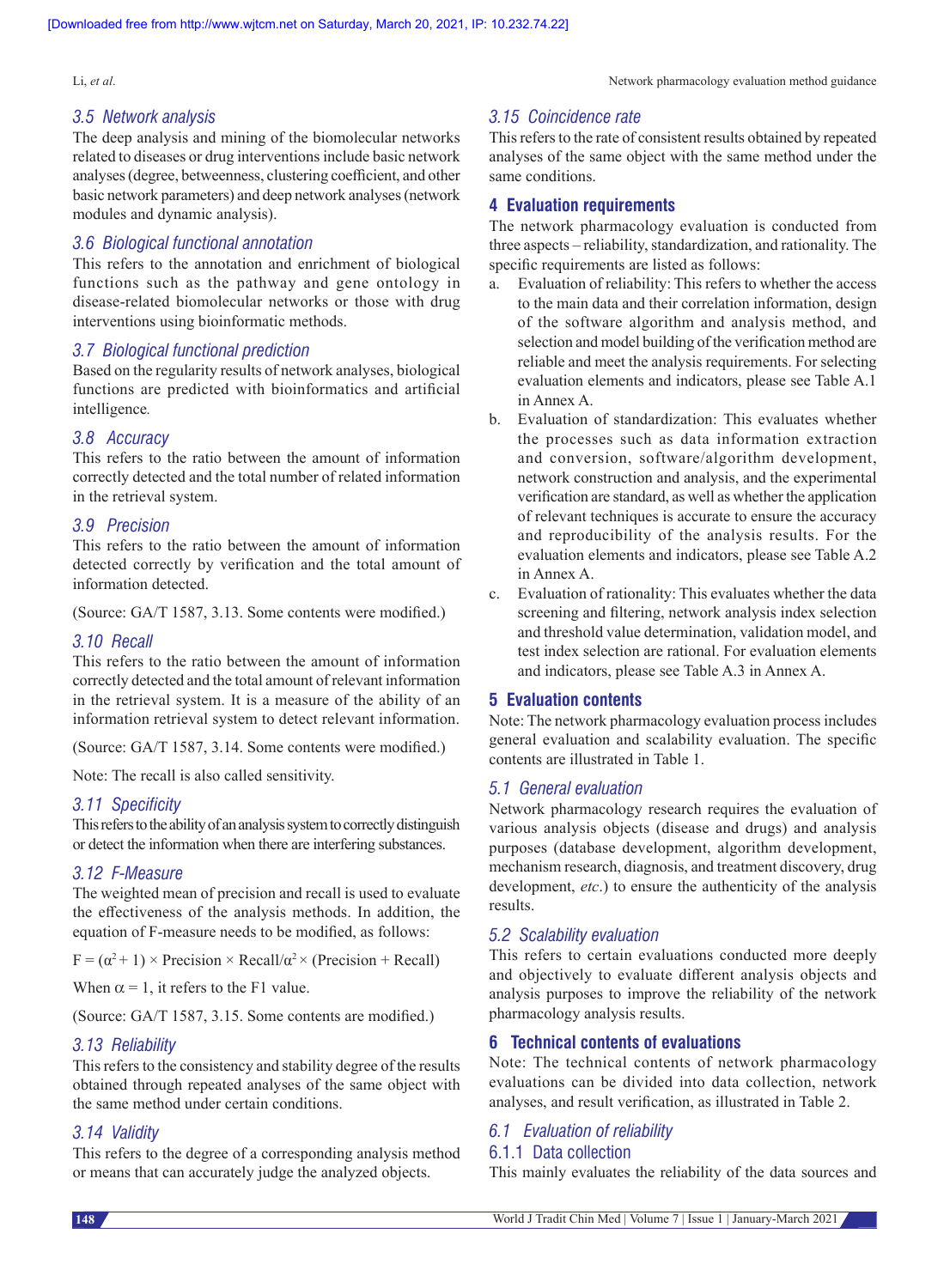#### **Table 1: Evaluation contents**

| <b>Evaluation contents</b>       | <b>Disease-targeted analysis</b> |                                             |                           |                                                                        | <b>Drug-targeted analysis</b> |                  |                           |                                                |
|----------------------------------|----------------------------------|---------------------------------------------|---------------------------|------------------------------------------------------------------------|-------------------------------|------------------|---------------------------|------------------------------------------------|
|                                  | <b>Database</b>                  | <b>Algorithm</b><br>development development | <b>Mechanism</b><br>study | <b>Diagnosis</b><br>and treatment development development<br>discovery | <b>Database</b>               | <b>Algorithm</b> | <b>Mechanism</b><br>study | <b>Diagnosis</b><br>and treatment<br>discovery |
| Reliability                      |                                  |                                             |                           |                                                                        |                               |                  |                           |                                                |
| Data source                      |                                  |                                             |                           |                                                                        |                               |                  |                           |                                                |
| Data information                 |                                  |                                             |                           |                                                                        |                               |                  |                           |                                                |
| Correlation information          |                                  |                                             |                           |                                                                        |                               |                  |                           |                                                |
| Software algorithm               | Ò                                |                                             |                           |                                                                        |                               |                  |                           |                                                |
| Analysis method                  |                                  |                                             |                           |                                                                        |                               |                  |                           |                                                |
| Verification method <sup>1</sup> |                                  |                                             |                           |                                                                        |                               |                  |                           |                                                |
| Model building <sup>2</sup>      |                                  | $\bigcirc$                                  |                           | $\circ$                                                                |                               | $\bigcirc$       |                           | Ω                                              |
| Standardization                  |                                  |                                             |                           |                                                                        |                               |                  |                           |                                                |
| Information extraction           |                                  |                                             |                           |                                                                        |                               |                  |                           |                                                |
| Information conversion           |                                  |                                             | $\circ$                   | $\circ$                                                                |                               |                  | $\circ$                   | ∩                                              |
| Algorithm<br>implementation      |                                  |                                             |                           |                                                                        |                               |                  |                           |                                                |
| Analysis pathway                 |                                  |                                             |                           |                                                                        |                               |                  |                           |                                                |
| Verification process             |                                  |                                             |                           |                                                                        |                               |                  |                           |                                                |
| Rationality                      |                                  |                                             |                           |                                                                        |                               |                  |                           |                                                |
| Data traceability                |                                  |                                             |                           |                                                                        |                               |                  |                           |                                                |
| Data screening                   |                                  |                                             |                           |                                                                        |                               |                  |                           |                                                |
| Analysis indicator               |                                  |                                             |                           |                                                                        |                               |                  |                           |                                                |
| Verification model <sup>2</sup>  |                                  | ∩                                           |                           |                                                                        |                               | Ω                |                           |                                                |
| Detection indicator              |                                  |                                             |                           |                                                                        |                               |                  |                           |                                                |

"●"Refers to general evaluation contents, "○"Refers to the scalability evaluation contents, "‑"Means there are no requirements. <sup>1</sup> The verification methods mainly include clinical and experimental ones. <sup>2</sup>The model building and the "model" in the verification model mainly refer to animal models, cell models, and others

| <b>Table 2: Technical contents</b> |                                      |                          |                            |  |
|------------------------------------|--------------------------------------|--------------------------|----------------------------|--|
| <b>Evaluation contents</b>         | Data collection                      | Network analysis         | <b>Result verification</b> |  |
| Reliability                        | Data source                          | Software algorithm       | Verification method        |  |
|                                    | Data information <sup>1</sup>        | Analysis method          | Model building             |  |
|                                    | Correlation information <sup>2</sup> |                          |                            |  |
| Standardization                    | Information extraction               | Algorithm implementation | Verification process       |  |
|                                    | Information conversion               | Analysis pathway         |                            |  |
| Rationality                        | Data provenance                      | Analysis indicator       | Verification model         |  |
|                                    | Data screening                       |                          | Detection indicator        |  |

<sup>1</sup>Data information includes diseases, disease targets, drugs, drug components, and component targets. <sup>2</sup>Correlation information includes protein interactions, gene‑protein relationships, protein‑metabolite interactions, and metabolite reaction process

collection method forthe drug material basis, biological targets, and other basic data. The evaluation contents are as follows:

- Data source: This evaluates the sources of data used, such as literature, databases, and experimental data
- • Data information: This evaluates the general information of data used, such as the total amount of data, collection time, and versions of relevant databases
- Associated information: This evaluates the relevant contents of different data, such as the amount of associated information and the type.

Data verified by rigorous experiments or from authoritative literature are preferable. For those from software prediction and databases with nonliterature sources, their reliability evaluation

should be provided as much as possible, and those with high reliability are recommended.

#### 6.1.2 Network analysis

In biological target network analyses, the reliability of a newly developed algorithm or the correctness and stability of the selected analysis method is evaluated. The main evaluation content is as follows:

- Software and algorithm: This evaluates the software or algorithm applied during the analysis, such as the well-applied or original software or algorithm
- Analysis method: This evaluates the specific methods used during the analysis, such as the overall technical routes and experimental ideas.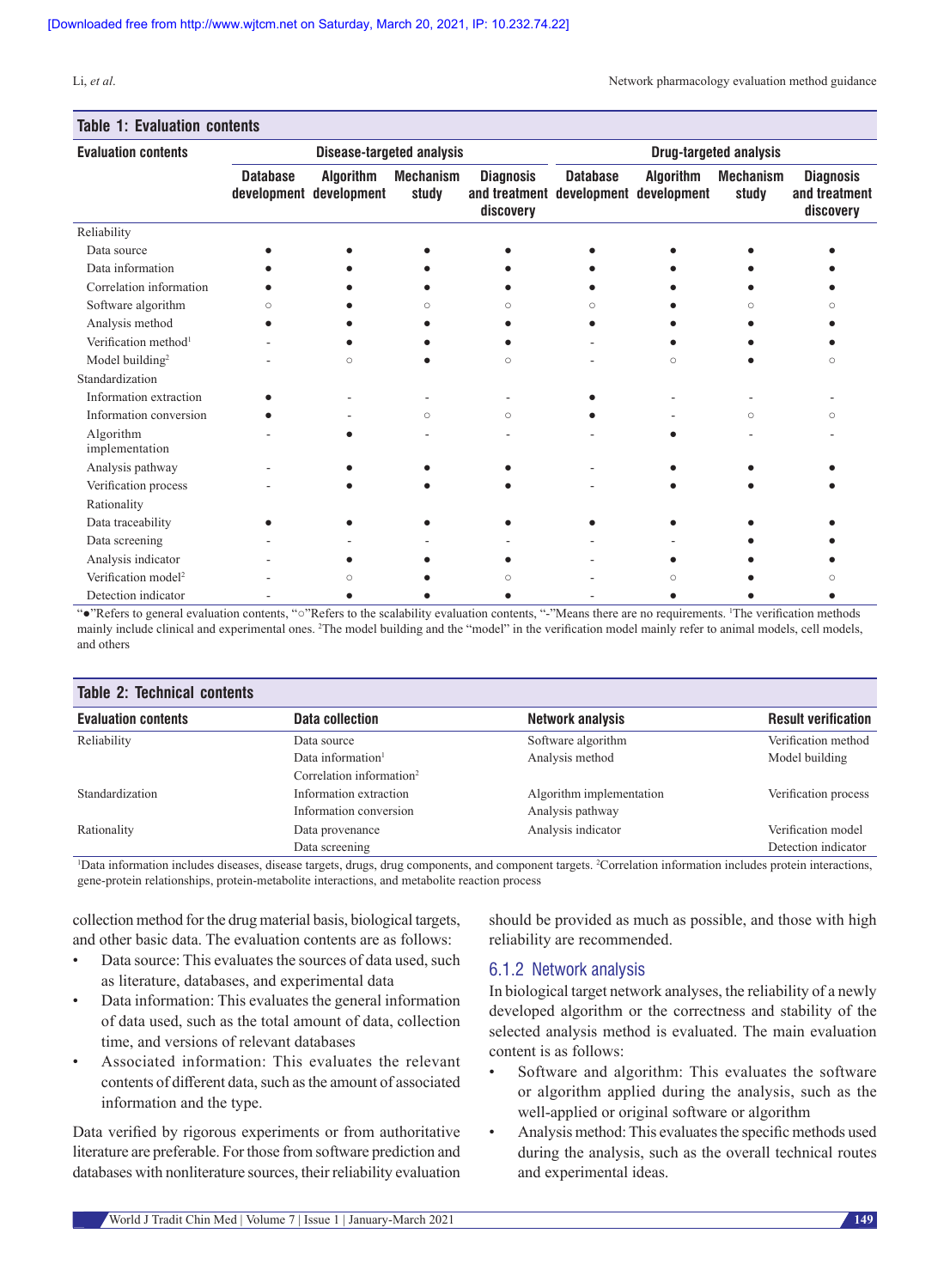When applying the newly developed algorithm, the evaluation indicators commonly used include the implementation of algorithms, the correctness of algorithm function, and the algorithm performance, for example, the accuracy, recall rate, and F-score*.*

When applying mature analytical methods in related fields to network pharmacology analyses, standard data sets or experimental data are recommended for reliability analyses on methods to be used. The former requires data collection consultations when evaluating their reliability.

When the network analysis method has been used for research, the source of the analysis method should be clearly marked.

#### 6.1.3 Result verification

The reliability and repeatability of the methods adopted should be mainly evaluated to ensure the credibility of the verification results and final conclusions. The main evaluation contents are as follows:

- Verification methods: These evaluate the specific methods adopted during the result verification, such as literature verifications, computer‑assisted verifications, experimental verifications, and clinical trials
- Model construction: This evaluates the model construction methods and end point indicators adopted during the result verification. Among them, the methods of the evaluation model include computer model construction, *in vivo* and *in vitro* experiment model construction, and enrollment of clinical research cohort, while that of end point indicators include golden indicators and representative indicators.

*In vivo* and *in vitro* experiments or clinical trials are preferred for verification.

#### *6.2 Evaluation of standardization*

#### 6.2.1 Data collection

The completeness of data information, the clarity of data extraction, and the standardization of data processing in the process of data collection are evaluated. The main evaluation contents are as follows:

- Information extraction: This evaluates the methods of extracting or obtaining the relevant information on the contents to be analyzed, such as the rule and scope of information extraction
- Information conversion: This evaluates the conversion methods of different data information, such as the information conversion of different databases and abnormal information processing.

#### 6.2.2 Network analysis

The definiteness of the evaluation process, the standardization of the evaluation method, and the traceability of the analysis methods are evaluated. The main evaluation contents are as follows:

Algorithm implementation: This evaluates the implementation process of the analysis software or algorithm to be adopted, such as the call mode of software or algorithm and the development method of the original algorithm

Analysis path: This evaluates the main process of analysis, such as the process of network analysis.

#### 6.2.3 Result verification

When verifying the analysis results of network pharmacology, the standardization of operational procedures, results analysis, and other verification processes are evaluated, including computer simulation processes, *in vivo* and *in vitro*  experimental processes, and the process of clinical trials.

### *6.3 Evaluation of rationality* 6.3.1 Data collection

When evaluating data collection, the rationality of the information transmission route, information processing, and other content is evaluated. The main evaluation content is as follows:

- Data provenance: This evaluates the basis of the data to be analyzed, such as the specific information of references and specific results of experimental or clinical trials
- Data filtering: This evaluates the relevant process of selecting the data to be analyzed, such as the screening principles and screening conditions.

For screening pharmacodynamic components, analysis objects, absorption pathways, effective parts, markedly effective components, metabolic forms, bioavailability, druggability, and other factors affecting pharmacodynamic behaviors should be fully considered. Parameters affecting pharmacodynamic behaviors should be selected for screening pharmacodynamic components.

For screening targets and their interactions, data credibility and acquisition method rationality should be particularly investigated.

#### 6.3.2 Network analysis

The rationality of analysis indicators used to screen important targets(clusters), key pharmacodynamic components(clusters), and other factors is evaluated, including software/algorithm parameters and network analysis parameters. Among them, relevant indexes of network analyses include the characteristics of nodes and edges (such as node degree, node centrality, and edge weight), network cohesion (such as density, clustering coefficients, subgraphs, and connectivity), network separability (such as hierarchical clustering, and spectrum segmentation), network modularity, and network motifs.

For the specific diseases studied, the above indicators should be comprehensively considered to establish a reasonable disease syndrome biomolecular network and determine appropriate network targets.

If a new computing method is applied in determining the pharmacodynamic component clusters and network targets, the importance of the selected pharmacodynamic components and network targets to the overall network stability should also be investigated.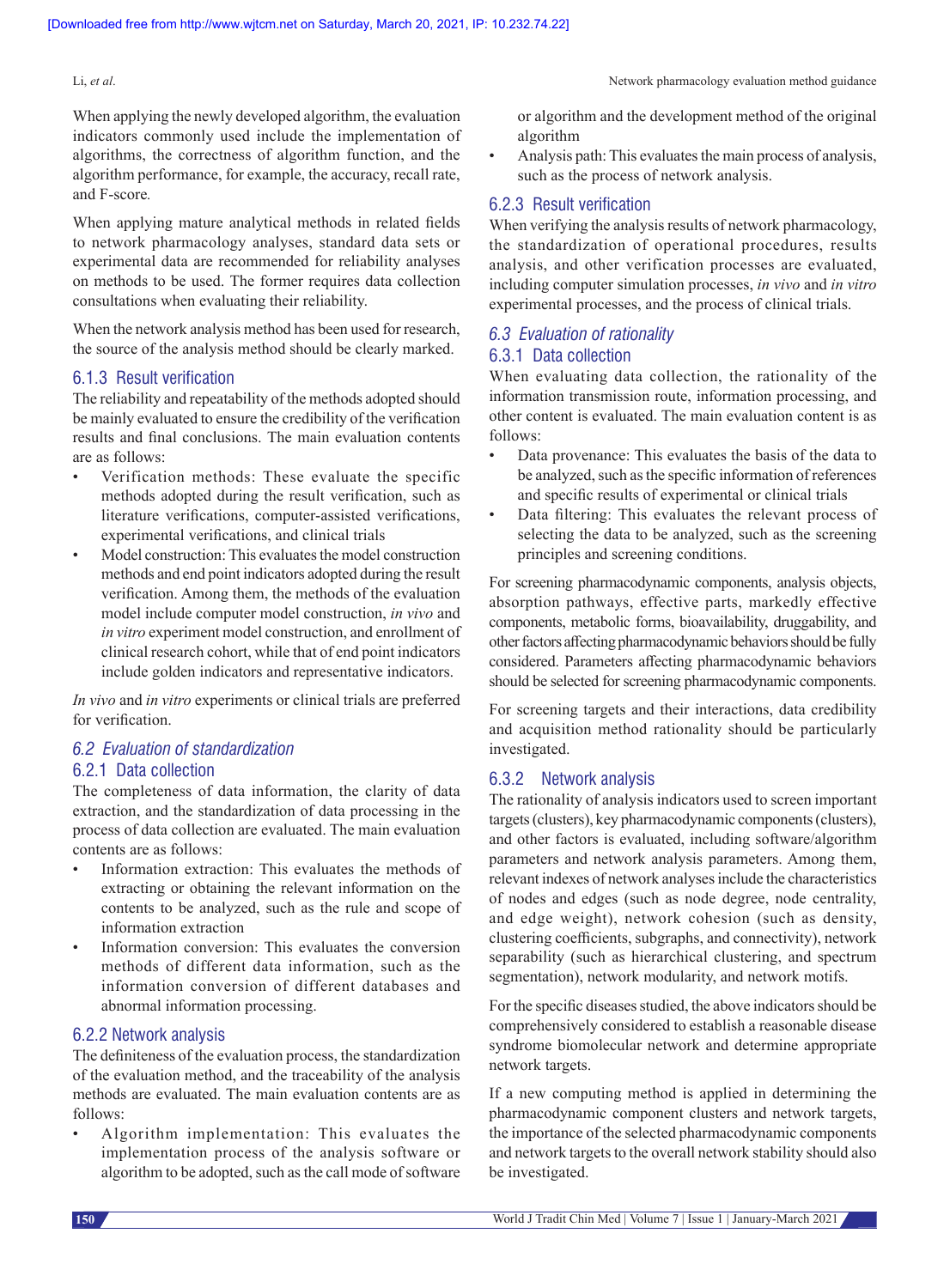This evaluates the rationality of trials designed for verifying network pharmacology analysis results, detection methods, and other specific implementation processes. The main evaluation contents are as follows:

- Validation model: This evaluates the model used for result validation, such as computer models, experimental models, and clinical research cohorts
- Detection index: This evaluates the specific detection index referred to in result verification, such as output results of computer simulations, detection indexes of algorithm efficiency, and detection indexes of experiments or clinical trials.

For the newly developed analysis algorithms of network pharmacology, suitable performance evaluation indicators must be provided according to the result type, and the prediction results need to be verified. Standard data sets can be applied for verification if necessary.

#### **7 Evaluation process**

The general process of network pharmacology evaluation is illustrated in Figure 1.

#### **Annexes**

#### *Annex A*

#### **(Informative)**

Evaluation Elements and Indicators of Network Pharmacology

# **A.1 The Elements and Indicators for Reliability Evaluation**

For reliability evaluation elements and indicators, please see Table A.1.

### **A.2 The Elements and Indicators for Standardization Evaluation**

For standardization evaluation elements and indicators, please see Table A.2.

#### **A.3 The Elements and Indicators for Rationality Evaluation**

For rationality evaluation elements and indicators, please see Table A.3.

#### *Annex B*

#### **(Informative)**

Case of a Research Report on Network Pharmacology

## **B.1 Title and Abstract**

Both the title and abstract must indicate the research object. The abstract must also briefly describe the research objective, method, result, conclusion, and significance of the network pharmacology analysis.

#### **B.2 Foreword**

This should elaborately elucidate the research background,



**Figure 1:** Evaluation process of network pharmacology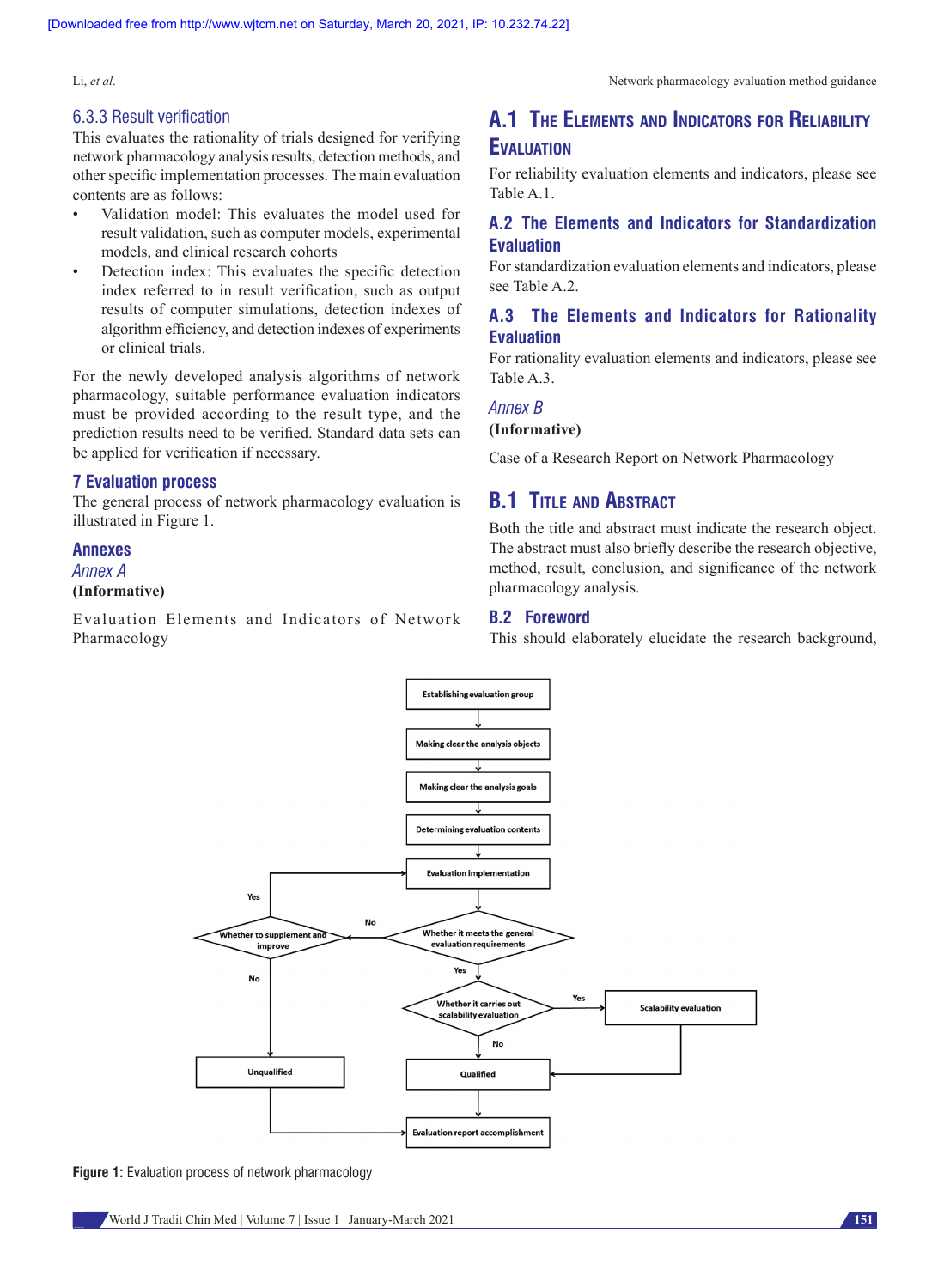principles, and other contents. For the specific research objective, the exact clinical efficacy or experimental evidence should be provided as much as possible, such as the real-world research result, high-quality randomized controlled trial (RCT) study, cohort study, or reliable research data.

# **B.3 Methods and Results**

#### **B.3.1 Research design**

An overview of the key content of the research design must be reported, such as the research object, method and type (such as dry experiment and combination of dry and wet experiments), and data source (the way of obtaining data). A research flowchart must be provided when necessary.

#### **B.3.2 Research object**

B.3.2.1 For disease-related research, the standard name of the disease, and if necessary, the current version of the ICD disease code number must be provided. Studies on traditional Chinese medicine syndrome must write its name correctly, which must meet the relevant requirements of the *National Standard for Clinical Diagnosis and Treatment Terminology of Traditional Chinese Medicine (syndrome part)*.

B.3.2.2 For drug-related research, the standard names of compounds or the unique identified information of the compounds, and if necessary, their structural formulas must be provided. For the compound formula of Chinese herbs, the source and composition of the formula, as well as the standard names of every Chinese herb it includes, must be provided. Latin names are recommended for Chinese herbs.

#### **B.3.3 Data source**

B.3.3.1 This must describe the data source as elaborately as possible, such as the literature data, database retrieval, or experimental data. For the ways of obtaining data, all repeatable detailed parameters, and the description of data source limitations, if necessary, must be provided.

B.3.3.2 For data obtained by database retrieval, the database name, source, version, and retrieval data and strategy, as well as the database references for web databases, must be provided. The descriptive statistics, such as the access address and data collection, must also be provided if necessary.

For data obtained from the literature, the original references must be provided, and how these reference data are obtained must be described. If necessary, descriptive statistics must be carried out on the literature data.

For data obtained from experiments, specific experimental methods, objects (related to this research), and conditions, as well as the way of obtaining experimental results, must be provided. If necessary, the verification results of the experimental methods must also be provided.

#### **B.3.4 Network analysis**

B.3.4.1 This must elaborately describe the relevant elements

and their interactions in network construction and the methods and indicators of network analysis. The biological significance must be provided in the network analysis result. In the network construction, the relationship between the relevant network elements and the overall data must be described. For a filtered subset, its rationality must be reflected; specific screening methods, basis, and principles must be provided; and its relationship with the research objective must be elucidated.

B.3.4.2 The network analysis method must specifically describe the following:

- Analysis content and indicators, such as the basic parameters of the network (the characteristics of nodes and edges, the cohesive characteristics of the network, and the modularity of the network), and their relationship with the research objective
- Network analysis strategy. If necessary, the pathway flowchart of the analysis must be provided. For a nonoriginal network analysis method, the source of the method, its analysis parameters, references, and name and version of the analysis software must be provided. If necessary, the sensitivity analysis results must also be provided for the analysis algorithm with parameter selection
- For the original analysis algorithm, the principles, specific implementation steps, implementation methods, parameter settings, and programming language of the new algorithm must be described. If a standard data set is used, its reliability analysis result must be provided. If necessary, the results of comparisons with popular algorithms and robustness analyses must also be provided
- The network analysis results must have clear biological significance. If there is a biological function annotation, the type of the annotation (such as gene ontology, pathway, and disease) and the method, parameters, software name, version of the annotation, and their relationship with the research objective must be elaborately described.

#### **B.3.5 Result verification**

B.3.5.1 This must describe the verification method, strategy, and its relationship with the research objective in detail. Verification with combined multiple methods is recommended. For nonoriginal methods, verification with only computer-aided methods or literature data is not recommended

B.3.5.2 This must be provided for result verification:

- For computer-aided verification, the name, reason, source, reference, parameter setting, software name and version, and comparison analysis result of the algorithm must be provided. While for literature data verification, the basis, literature source, and retrieval data must be provided, and the ways of obtaining data from the original literature and their reliability analysis result must be described
- For experimental research verification, the experimental objects, materials, models, methods, the sample collection and processing method, detection indicators, data acquisition method, and analysis results must be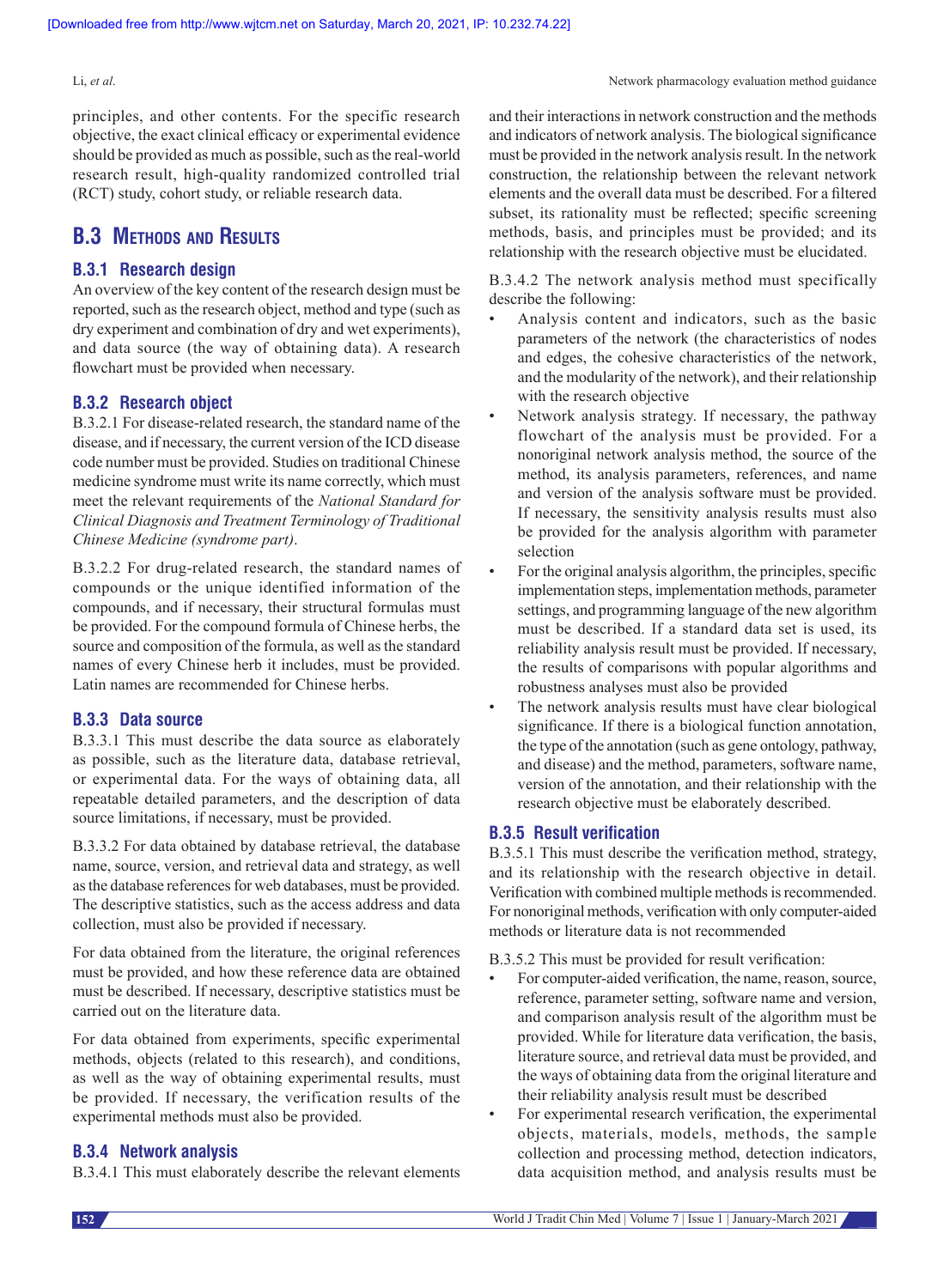elaborately described. Its relationship with the research objective must also be clarified

For clinical research verification, the research design and objects, inclusion and exclusion criteria, informed consent, trial implementation process, data management, sample collection strategy and method, sample processing method, detection indicators, and statistical analysis results must be elaborately described. The relationship with the research objective must be clarified. If necessary, approval documents from the ethics committee must be provided.

B.3.5.3 For studies focusing on developing network pharmacology algorithms, databases, and computational analysis platforms, it is necessary to verify the prediction analysis results obtained by the algorithm, database, and platform.

- According to the type of predictive result, the result evaluated by the indicators ofthe performance analysis and reliability evaluation must be provided. The consistency evaluation against different studies on a standard data set is also recommended.
- The results reliability is verified by rigorous clinical trials or experimental studies. Among them, the reliability verification based on clinic and experiment has a high level of evidence.

## **B.4 Discussion**

The overall result explanation must be given prudently according to the research objective. On this basis, the research must increase the analysis on the generalizability of the method, while the

| <b>Access this article online</b> |                                   |  |  |
|-----------------------------------|-----------------------------------|--|--|
| <b>Quick Response Code:</b>       | Website:<br>www.wjtcm.net         |  |  |
|                                   | DOI:<br>10.4103/witcm.witcm 11 21 |  |  |

applied research must increase the analysis on the interpretability of the research results. In addition, the limitations of research results must be analyzed, including the source of uncertainty and any potential factors that may affect the research result.

# **B.5 OTHER CONTENT**

In addition to the above content, whether the original data are accessible in the research report must be clarified, and if necessary, access to it must be provided. For the analysis method, the software packages used in the research and their version numbers and if necessary the analysis algorithm source code must be provided. For other original data, methods, analysis results, other supplementary information not mentioned in the article, and access to the supplementary information must be provided.

**The main drafter:** Shao Li

Institute for TCM-X, MOE Key Laboratory of Bioinformatics/Bioinformatics Division, BNRIST, Department of Automation, Tsinghua University, Beijing 100084, P. R. China

**Address for correspondence:** Prof. Shao Li, Institute for TCM-X, MOE Key Laboratory of Bioinformatics/Bioinformatics Division, BNRIST, Department of Automation, Tsinghua University, Beijing 100084, P. R. China. E-mail: shaoli@tsinghua.edu.cn

This is an open access journal, and articles are distributed under the terms of the Creative Commons Attribution‑NonCommercial‑ShareAlike 4.0 License, which allows others to remix, tweak, and build upon the work non‑commercially, as long as appropriate credit is given and the new creations are licensed under the identical terms.

**For reprints contact:** WKHLRPMedknow\_reprints@wolterskluwer.com

© 2021 World Journal of Traditional Chinese Medicine | Published by Wolters Kluwer ‑ Medknow

**Received:** 26-01-2020, **Accepted:** 14-02-2021, **Published:** 01-03-2021

**How to cite this article:** Li S. Network Pharmacology Evaluation Method Guidance - Draft. World J Tradit Chin Med 2021;7:146-54.